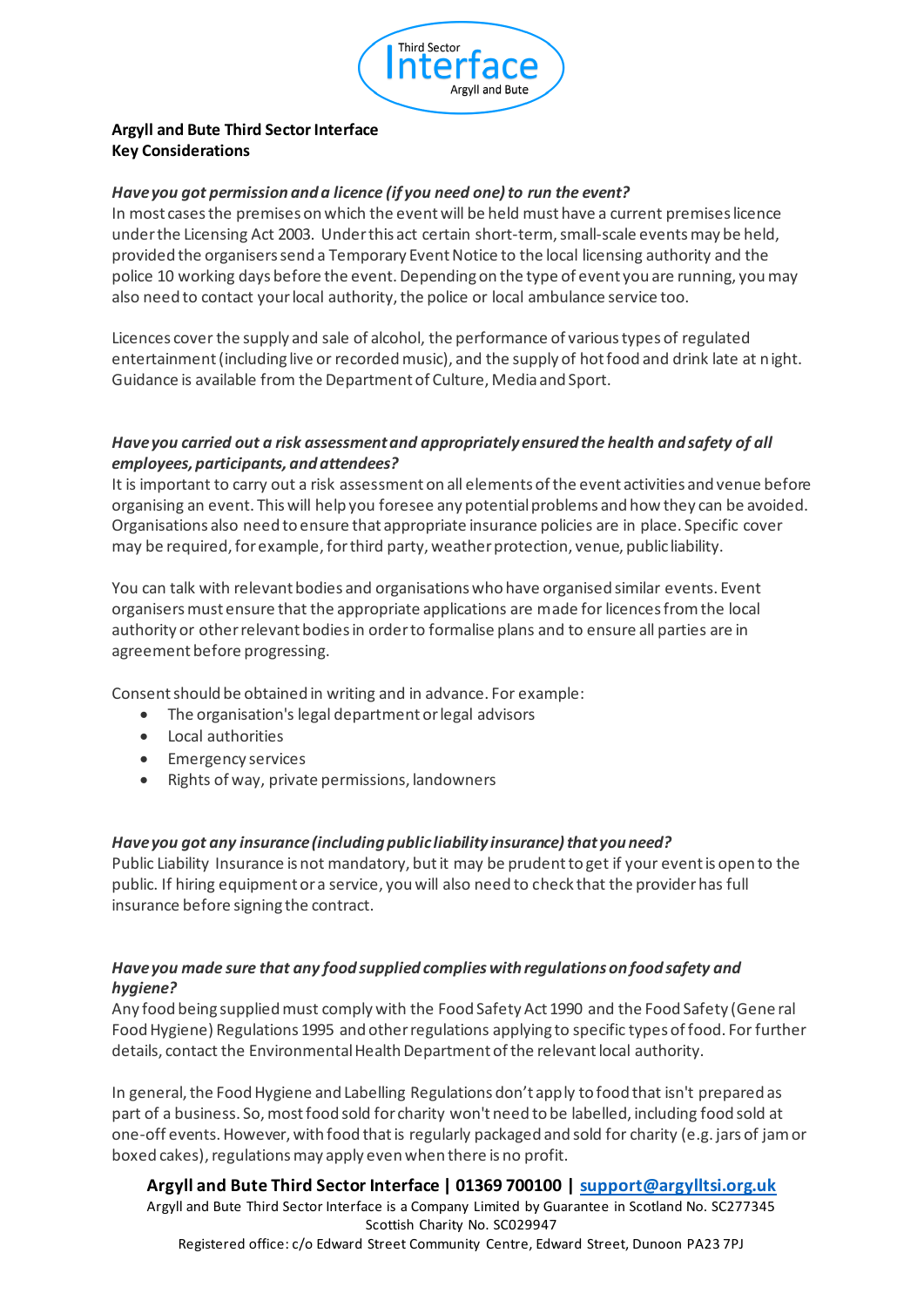

# **Argyll and Bute Third Sector Interface Key Considerations**

Even if there is no legal requirement to label the food, it can be done voluntarily. Ideally, give the product name, a list of ingredients and details about ingredients that could cause an allergic reaction, such as nuts. Ensure the information is accurate.

The requirements for having an inspection depend on the size and frequency of the event. Regulations can vary from authority to authority so it is best to check with your local authority for specific events. To find out more about what regulations apply to your situation, contact the trading standards or environmental health department at your local authority.

You could also check with the charity's insurance provider regarding provisions for cover in the unlikely event of food poisoning.

The Food Standards Agency also provides information and guidance on safe food preparation and transport.

# *Have you considered the environmental impact of any events or activities and taken steps to make sure these are minimised as much as possible?*

As part of your planning for the event, you should think about any potential environmental impact that could result, especially if the event is outside and in a public place – for example walks, cycle rides, mountain climbs. Take steps to reduce the environmental impact – ensuring that all rubbish and litter are cleaned up and that you use reusable or recycled material where possible.

## *Have you got cancellation or contingency plans in place if something was to go wrong?*

We advise making event participants and guests aware of the cancellation procedure at the point of signing up and of any financial penalties they may then incur. Organisations should put in place appropriate administrative and financial procedures in case individual places or tickets are cancelled, or the whole event is cancelled. A contingency plan to cover eventualities such as bad weather should also be formulated. All contracts with external contractors, suppliers and sponsors should include clauses relating to cancellations and contingency plans.

If the event is cancelled or if it is postponed and a participant is then unable to take part or chooses not to, take part, it is critical that the participant contacts donors and ask if they are still happy for monies to go the organisation, and if not the donation must be refunded to them.

#### *Have you taken steps to think about how to make sure the event is as accessible as possible to all people and that you're not unlawfully discriminating against any people/groups?*

You will also need to think about accessibility. Is the venue fully accessible to all? It is important to make sure you address any concerns before opening the event to the public.

It is generally the responsibility of the venue to complete an access assessment and to take 'reasonable' steps to prevent discrimination but there is no fixed definition of 'reasonable'.

You may wish to have an assessment completed yourself or make sure you choose a venue which will enable access for all. Access auditors may be able to help you establish the venue's accessibility.

**Argyll and Bute Third Sector Interface | 01369 700100 | support@argylltsi.org.uk** Argyll and Bute Third Sector Interface is a Company Limited by Guarantee in Scotland No. SC277345 Scottish Charity No. SC029947 Registered office: c/o Edward Street Community Centre, Edward Street, Dunoon PA23 7PJ